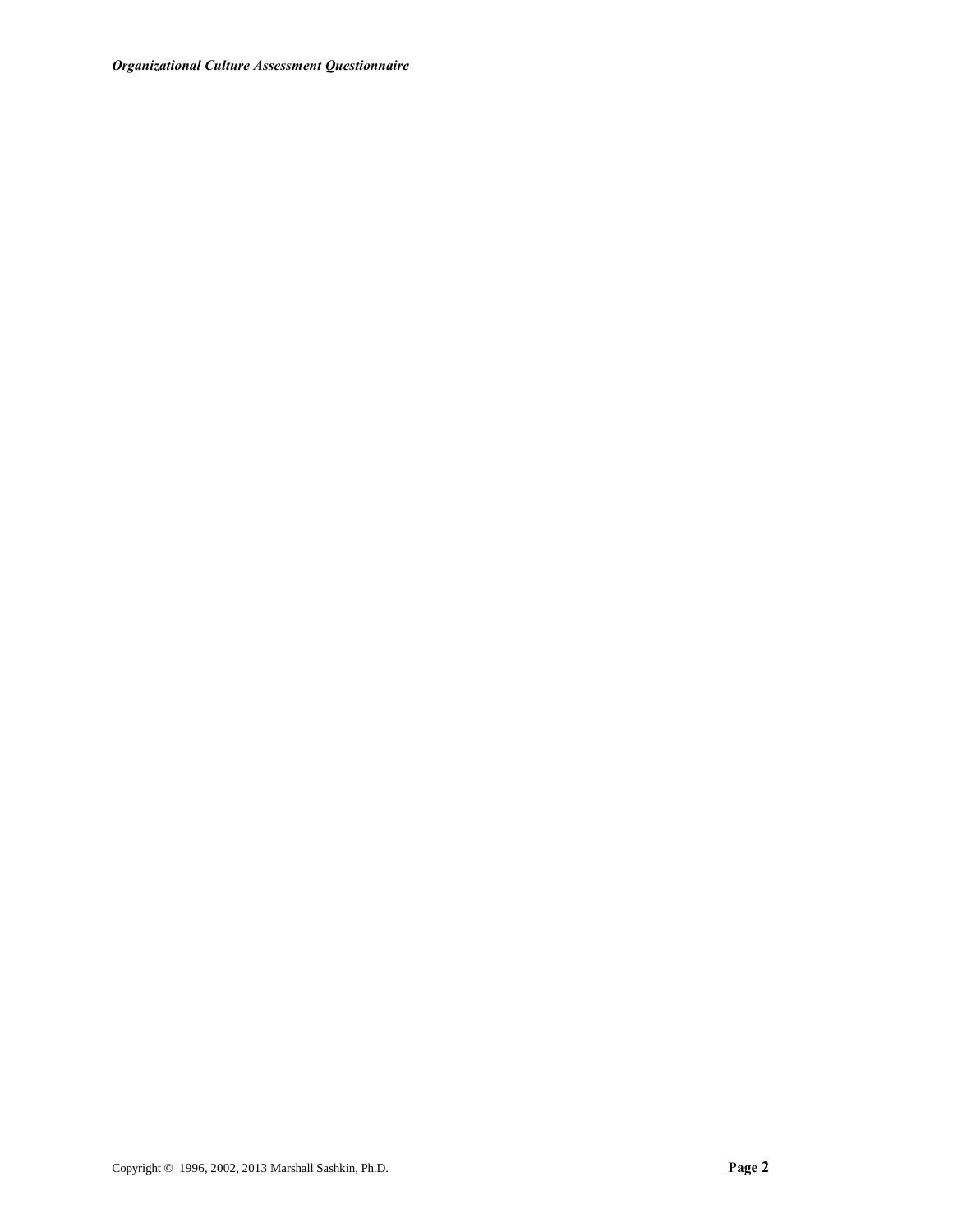#### **Dimensions**

The *Organizational Culture Assessment Questionnaire (OCAQ)* is based on the work of Dr. Talcott Parsons, a sociologist at Harvard. Parsons developed a framework and theory of action in social systems. He argued that all organizations must carry out four crucial functions if they are to survive for any substantial length of time. We have labeled these four functions *managing change*, *achieving goals*, *coordinating teamwork*, and *building a strong culture*. One aspect of the way in which organizations achieve their goals is especially important, yet often neglected. This factor has been made into a separate, fifth scale: *customer orientation*.

Each of the functions is supported (or, in some organizations, hampered) by the values and beliefs that are shared by the organization's members. These values and beliefs are powerful forces for organizational effectiveness--or for organizational failure. They are, however, most often unstated and unspoken; they are sometimes even actively concealed. But how can such abstract things as values and beliefs determine whether an organization fails or prospers?

Take, for example, the effectiveness with which an organization is able to deal with and manage changes in its environment--competition, technological changes, government rules and regulations, etc. If people in the organization believe that they can have little effect on or control over the environment, then they are not likely to invest much time or effort in trying to do so. In a purely objective sense it may be that an organization can actually do very little to affect its environment. Still, when organization members share a strong belief that they can have some effect on their environment they are likely to invest their energies in efforts that just might have some positive payoff. If they believe instead that they can't have any impact, then it isn't relevant whether or not that's really true; they won't try. And, the result can be disastrous for the organization.

Each of the five functional areas will be examined. We will be looking for values and beliefs that help or hinder the organizational performance of these crucial functions.

*Managing Change.* This area of action concerns how well the organization is able to adapt to and deal effectively with changes in its environment. All organizations are open, to some extent, to influences from their environments; that is what it means when we refer to organizations as "open systems." This fact has become even more obvious today, in times of rapid technological and social change, than it was in the past. In earlier times it was possible to ignore the organization's environment and the effects it had on the organization; this is no longer possible.

We have already mentioned an especially important belief that seems to support managing change effectively: the belief that one is able to affect the environment (whether or not such a belief is truly justified). The opposite is also true: belief that it is impossible to have any effect on the environment is likely to hinder the effective management of change, since sensible people who believe they can have little impact on their environment will probably not spend much time or energy trying to do so.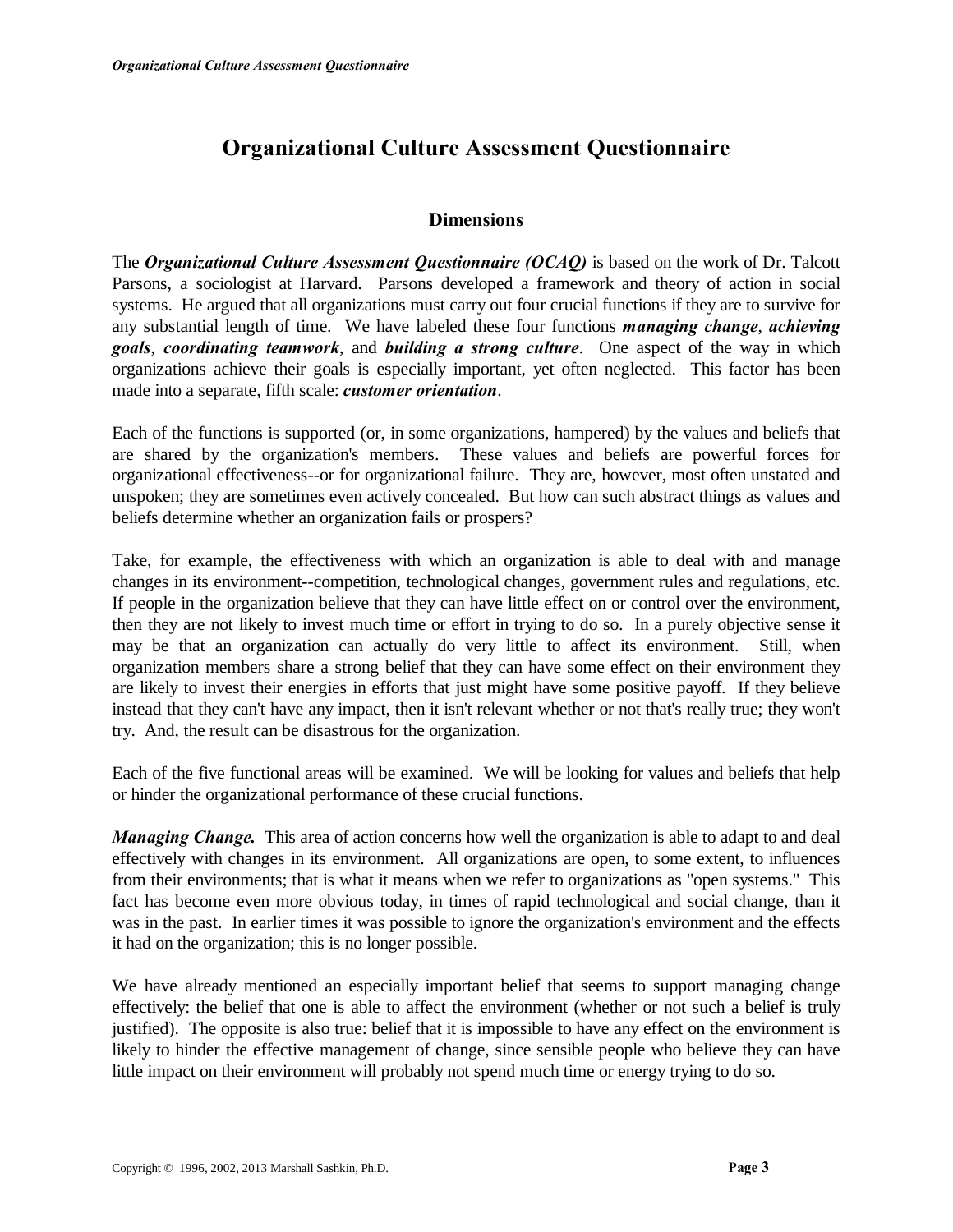Scale I of the *OCAQ* assesses the degree to which respondents see the organization as effective in adapting to and managing change. The specific items ask about actual success in dealing with change and about the presence (or absence) of the sort of positive values just described. The six statements that describe managing change are:

- $\triangleright$  People are flexible and adaptable when changes are necessary.
- $\triangleright$  People feel that most change is the result of pressures imposed from higher up in the organization.\*
- $\triangleright$  People have a clear idea of why and how to proceed throughout the process of change.
- $\triangleright$  Most people believe that change happens too quickly and causes too much disruption.\*
- $\triangleright$  People believe they can influence or affect their work place through their ideas and involvement.
- $\triangleright$  People believe that their concerns and anxieties during periods of change are heard and taken into considerations. \*Reverse Scored

*Achieving Goals.* All organizations must achieve some aims or goals for clients or customers. Indeed, the role of the client or customer is so important that we have developed a separate scale to measure customer orientation. Having a clear focus on explicit goals has been proven repeatedly to have a very strong relationship to actual success and achievement. Goal achievement is also facilitated when the goals of the organization's members are "in line" or aligned with one another and with the overall goals of the organization.

What values or beliefs, then, can help an organization to achieve its goals? In terms of values, organizational achievement is supported by the basic value or need to achieve. That is, when organization members share the belief that it is important to be doing and achieving, this will help the organization to attain its goals. Quite a lot of basic and applied research has shown that performance is greater when people have a "need" to achieve, and that this need or belief can actually be learned as an adult. Another positive value is that of improving, in quality as well as performance; the Japanese call this "Kaizen," the belief in a constant and never-ending search for improvement.

The goal achievement function is measured by Scale II of the *OCAQ*, which asks respondents to describe how effective the organization is in achieving goals, the extent to which there are coherent and shared (aligned) goals, and the degree to which shared values support improvement and achievement rather than the status quo. The six statements that measure achieving goals are:

- $\triangleright$  Individuals and teams have clearly defined goals that relate to the goals or mission of the organization.
- $\triangleright$  People and teams are often expected to reach goals which they believe are unattainable.\*
- $\triangleright$  Individuals and teams are measured and rewarded according to how well goals are achieved.
- $\triangleright$  Individuals and teams participate in defining specific goals.
- $\triangleright$  We constantly stretch our goals, to continuously improve.
- > Individuals, teams, and functional areas often have incompatible goals.\*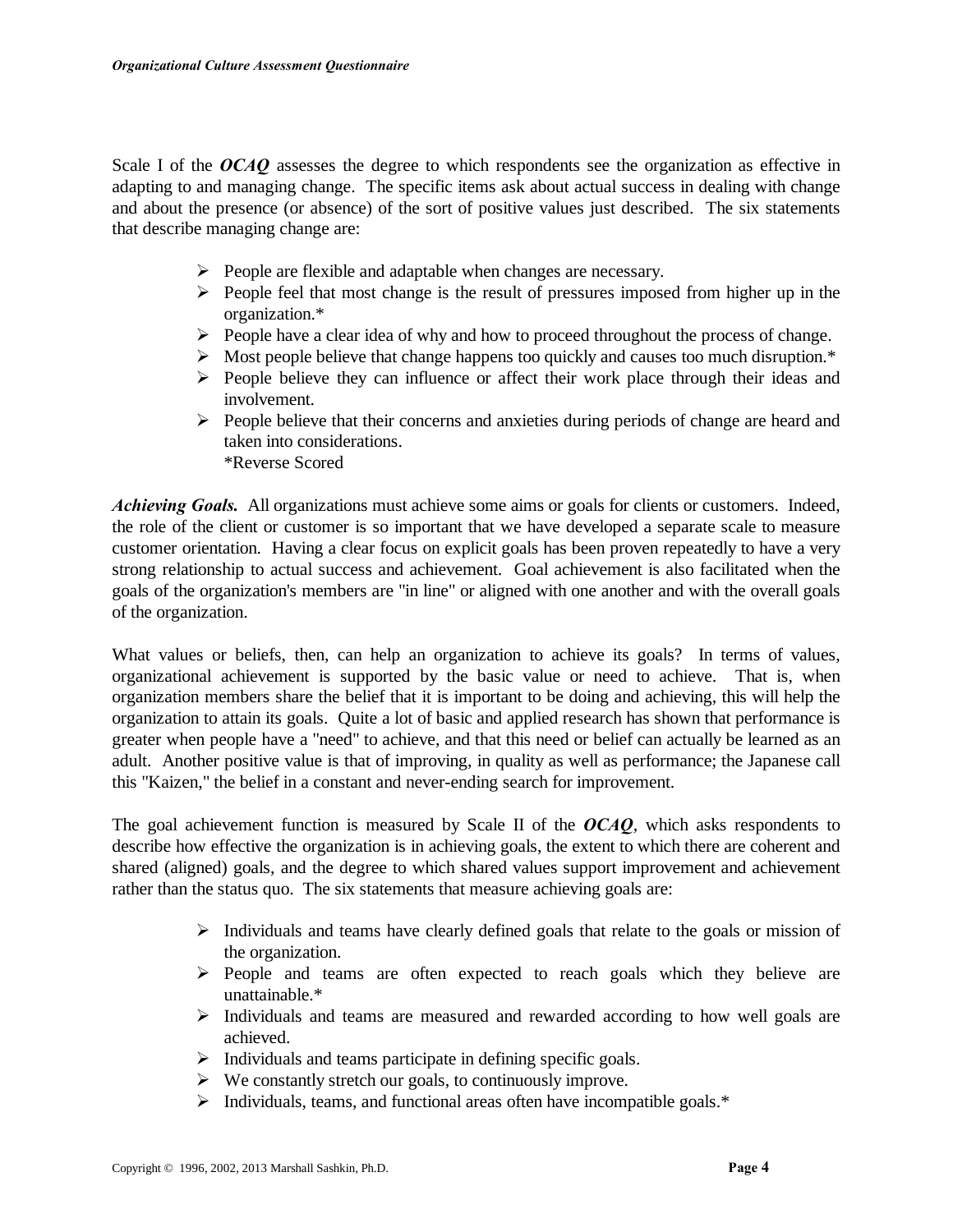*Coordinated Teamwork.* Long term organizational survival depends on how well the efforts of individuals and groups within the organization are tied together, coordinated and sequenced so that people's work efforts fit together effectively. Because work efforts must "connect" and fit to form a whole, it is obviously ineffective when everyone believes it's OK to "do your own thing." What is less obvious is that it can be equally counterproductive to attempt to have everything carefully planned from the top, down to the smallest detail. With work and the world becoming more and more complex, what is needed are more effective ways of meeting unpredictable coordination demands, ways for organization members to "mutually adjust" their actions to take into account unplanned and unpredicted circumstances.

Thus, in terms of the values and beliefs that support effective coordination, the value of collaboration and the belief that "we are in this together" (and must, therefore, work together to achieve common task goals) are important. In contrast, an especially unhelpful value is that of competition to see who can "do the best," independent of others. Of course, effective organizations do not simply ignore competition; they value competition, not internally but with other organizations. Within their own, internal cultures effective organizations typically emphasize the value of teamwork and cooperation.

*OCAQ* Scale III assesses the extent to which an organization is effective in coordinating the work of individuals and groups. This scale also gets at the extent to which the shared value of collaboration is present. The six statements measuring coordinated teamwork are:

- $\triangleright$  Teams often lack the authority needed to get the job effectively.\*
- $\triangleright$  People believe in teamwork, the  $\tilde{\text{ow}}$  batted in it for uso approach rather than  $\tilde{\text{ow}}$  batted in it for me. $\ddot{\text{o}}$
- $\triangleright$  People lack the interpersonal and technical skills they need to work effectively in teams.\*
- $\triangleright$  People know what is expected of them and understand their impact on other people, teams, and functions.
- ÿ People believe in working together collaboratively, preferring cooperation over completion.
- $\triangleright$  Managers at all levels work together as a team to achieve results for the organization. \*Reverse Scored

*Customer Orientation.* Earlier we noted that this aspect of organizational achievement is so important that it merits separate treatment and assessment. The organizational sociologist Charles Perrow has examined the nature of organizational goals. He observes that while organizations often have specific product or service goals--a standard of quality or a type of product or service for which the organization is known--the crucial question is whether these internally-derived and defined goals match or fit with what clients or customers want of the organization. No matter how strong the culture and no matter how well the other functions are performed, if no one wants what the organization produces or does, then the organization is not likely to prosper.

The values that support an effective customer orientation function are not simply an overriding belief in the importance of the client or customer. Certain beliefs are associated with more and with less effective customer orientation strategies. For example, in some organizations people believe that the organization should create new products and then try to develop customer demand. A rather different strategy is based on the belief that new products or services should be natural extensions of existing product or service lines. It is the latter and not the former belief that supports effective customer orientation.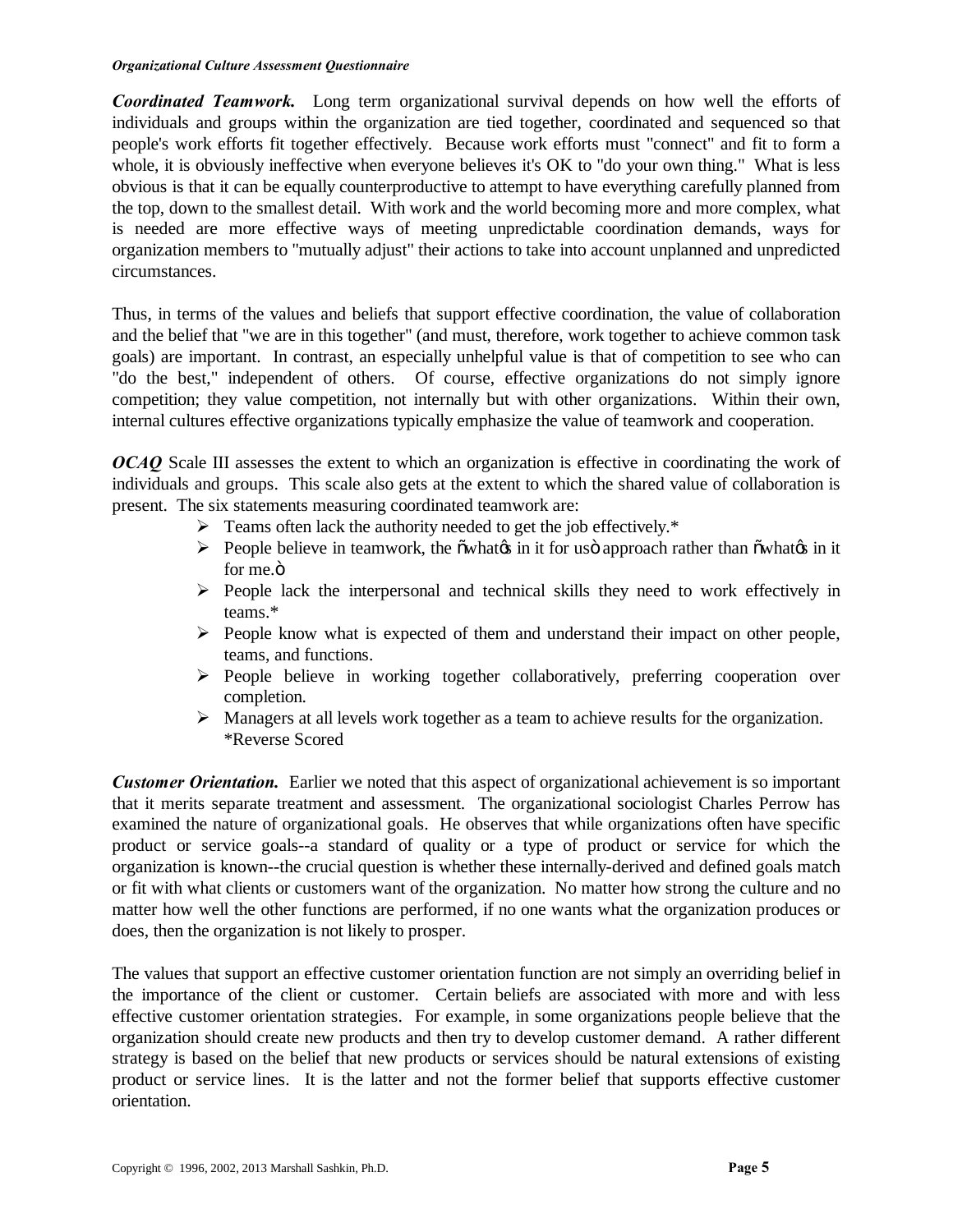Scale IV of the *OCAQ* assesses the extent to which organizational activities are directed toward identifying and meeting the needs and goals of clients and customers. The scale also examines the extent to which basic and strategic values that support an effective customer orientation are present. The statements assessing customer orientation are:

- $\triangleright$  We give the highest priority and support to meeting the needs of clients and customers and solving their problems.
- $\triangleright$  Our policies and procedures help us to provide the service our customers and clients want and need.
- $\triangleright$  People often see customer and client problems as someone else $\alpha$  responsibility.\*
- $\triangleright$  People are always looking for new ways to better serve clients and customers.
- $\triangleright$  Employees who do the best job of serving customers are more likely than other employees to be recognized or rewarded.
- $\triangleright$  When customers have problems with the products or services they receive, those problems are almost always resolved to their satisfaction. \*Reverse Scored

*Cultural Strength.* All organizations have a "culture," formed out of the pattern of values and beliefs shared by some, most, or all of the organization's members. You can think of culture as a sort of a "fabric;" when there are many different values and beliefs, some shared by many people in the organization and some shared by only a few, then the fabric is a sort of loose-knit weave, perhaps supported by a few critical, strong "warp" threads. However, when a certain group of values and beliefs is strongly shared by most or all of the organization's members, then the resultant cultural fabric is more like tightly knit broadcloth, with a clearly visible design. The former sort of culture is inherently "weaker" than the latter; it is less likely to direct or channel the actions of organization members. When the organization is faced with crises and must draw on all of its human and physical resources, then a loose-knit, "weak" culture will be less functional in helping the organization to survive. A strong culture will provide greater stability of organizational functioning.

It is important to remember that stability is not the same as effectiveness. It is *not* necessarily true that a "strong" culture, in which everyone strongly adheres to a clear set of common values and beliefs, will inevitably help an organization to survive and be effective. Whether a strong culture is also a *good* culture, helping the organization to function and survive in the long run, depends on the sort of values and beliefs that form the cultural fabric. When the culture is based on values that do not support the functions of managing change, organizational achievement, customer orientation, and coordinated teamwork--or when the values actually work against the effective performance of these functions--then a "strong" culture might actually hamper organizational survival. Or, to more aptly continue the fabric metaphor, the culture will become a shroud rather than a suit.

Scale V of the *OCAQ* assesses the strength of the organization's culture, asking respondents to report on the extent to which people agree on values and examining the extent to which certain "meta-values" are present, such as the belief that people should support their views with facts. Of course, an organization can conceivably rate high on this scale and low on all the others. That

would indicate the most negative condition possible: a strong but dysfunctional organizational culture. The six statements assessing cultural strength are:

- $\triangleright$  People value and make use of one anotheros unique strengths and different abilities.
- $\triangleright$  Everyone knows and understands our objectives and priorities.
- $\triangleright$  People sometimes compromise company policy and procedures to reach operational goals.\*
- $\triangleright$  Business decisions are most often made on the basis of facts, not just perceptions or assumptions.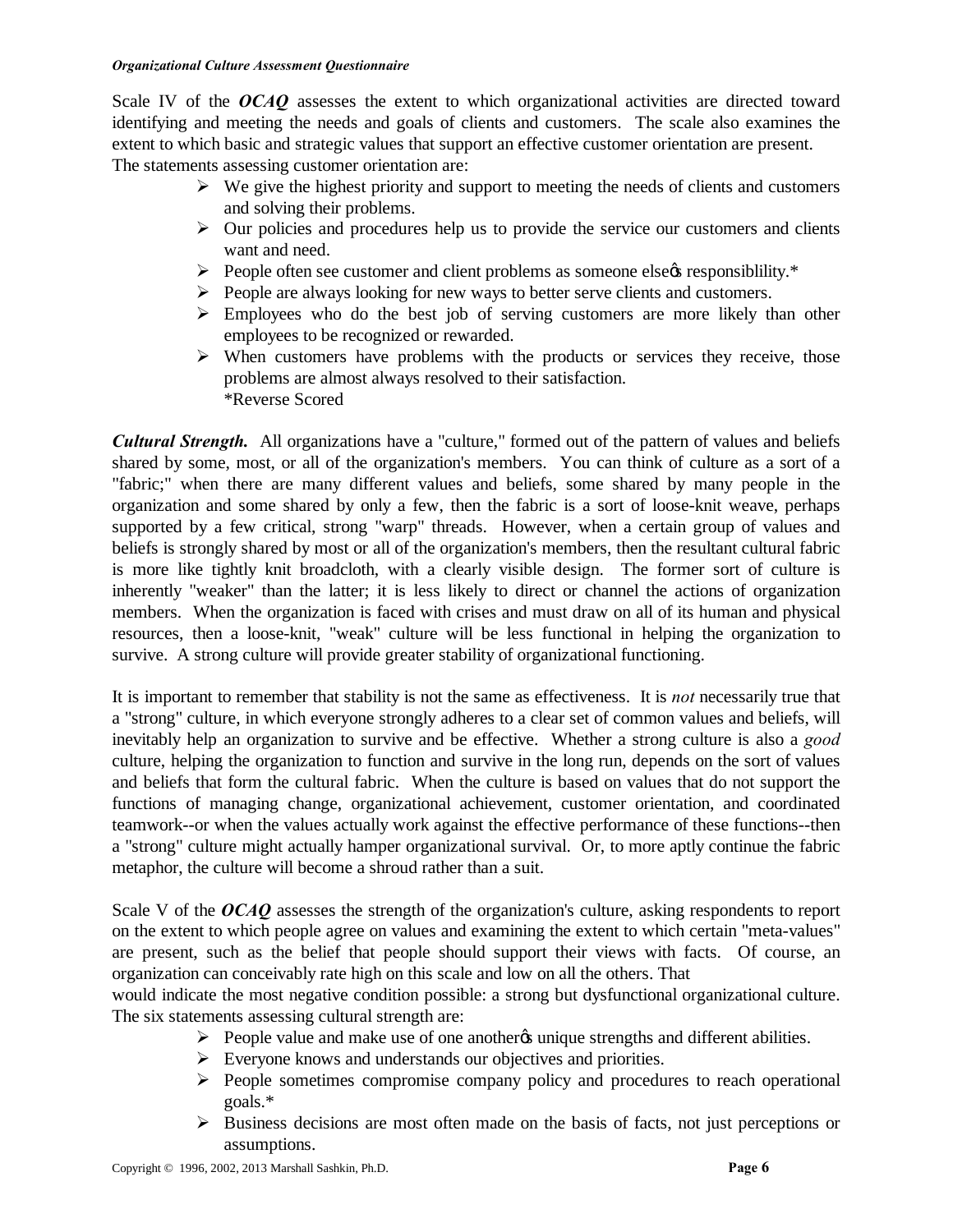$\triangleright$  People have access to timely and accurate information about what e really happening in the organization and why. \*Reverse Scored

#### *OCAQ* **Results and Diagnosis**

All of the results are shown as  $\tilde{\text{o}}$  standard scores. $\ddot{\text{o}}$  Since each statement can receive a score of 1, 2, 3, 4, or 5, and there are thirty statements, the minimum numerical or "raw" **OCAQ** score is six and the maximum is thirty. Standard scores are calculated by examining the distribution of the raw scores for a large number of people in a variety of organizations who completed the **OCAQ**  in the past. "Standardö means that the raw scores are distributed on a bell-shaped curve, with the lowest actual numerical **OCAQ** score receiving a standard score of zero and the highest being 100. The mean or average score is 50. About two-thirds of all scores fall between 33 and 66, so a score of 60 or above can be considered  $\delta$ high. $\ddot{o}$  A score of below 40 can be considered  $\delta$ low. $\ddot{o}$ It is important to remember that the items that make up the scales provide concrete directions about what you might actually do (and, sometimes, about what to avoid or stop doing) to improve your organization is culture in a way that allows you to do something about it.

The *OCAQ* is intended as a diagnostic aid, a first step in building better functioning organizations and strengthening and improving organizational cultures. Although the *OCAQ* can help you begin to see how well the crucial functions are currently working in your own organization, this is just a beginning. The *OCAQ* cannot tell you *how* a certain condition came about. To learn that you must go further, examining each of the critical functions to identify in detail the dynamics and causes of good or inadequate operation. *OCAQ* data can provide an "outline" that can be used as a starting point for an in-depth culture assessment. It will be up to you, however, to fill in that outline with concrete details and examples.

With respect to managing change you can ask how the organization (or your part of it) has changed over the past year or so, adapting to forces or changes in the environment. Think about a few specific examples of such changes, even if they are very small, to see if you can identify a pattern or some underlying "rules" that seem to apply. Think about your own personal reaction to the need for change, and about the assumptions others hold about change. Do people in your organization (or your division, department, or work group) avoid or ignore the need for change? Do people generally think that it the better to try to keep things as they are for as long as possible? Do most people in the organization assume that there's little they can do about the need for change? Try to look at these questions in the context of a specific, actual change that occurred.

Next, you might list the top two or three key goals of your organization, not just in ideal terms but in terms of actual achievements. Be specific and concrete; you are trying to identify what the *real* goals are, not just what the "public image" says about organizational achievements. Think about a specific example, a goal that was achieved. Was there widespread recognition of and pride expressed in the achievement? Did many people seem to feel that their personal goals were achieved as part of the organizational achievement? Is progress and achievement recognized and celebrated often? Look for the values and beliefs that support or fail to support organizational achievement.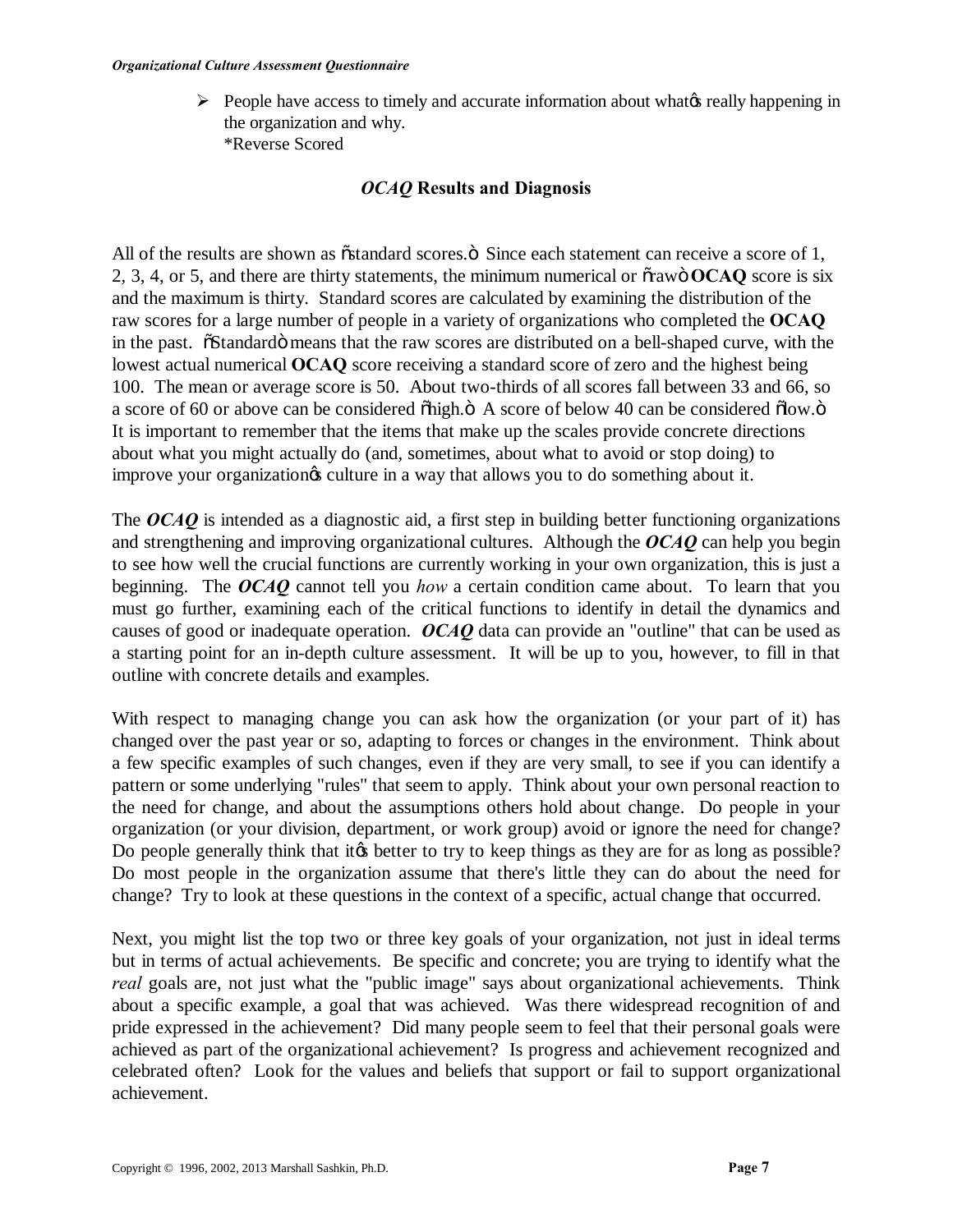Extending this line of thought, try to look at organizational goals from the viewpoint of your organization's clients or customers. What do your customers or those you serve really want and need? Make a short list and try to determine whether the organization is actually meeting these desires. Next, think of a specific interaction involving a client, a customer, or anyone who is served by the organization. Was the aim to sell that person on what the organization has to offer, or was it to find out what that individual actually needed? What sort of priority attention is given to customer problems and concerns? Do people believe that customers' problems are of great importance? Does their behavior demonstrate such a belief? Do organization members show, by the way they act, that they really value feedback, that is, by actually listening to clients and customers?

Now, try to describe the most important ways that work activities are coordinated. For example, are team meetings the basic approach to coordinating the work activities of the individual members of your work unit? Or, is coordination accomplished primarily through one-to-one meetings between a supervisor and each of that person's subordinates? Are inter-departmental meetings common? Do department heads meet with their peers? Are inter-department liaisons used? Again, try to think in terms of specific, concrete examples. Look, too, toward the underlying values: is competition more common than cooperation? Is there any value attached to cooperative or collaborative activities? Do people find it hard to coordinate because they are really competing with one another? Or, is it more common to see people working together to achieve common goals? Are people rewarded more for individual actions or is it common to see a whole team share in recognition of its achievement?

Finally, consider the strength of your organization's culture. If you really think about it, can you identify a clear set of five to ten actions--priorities, goals, and ways of working together, etc.--that most people in the organization would say are really important? Or, does it appear that most people don't agree on these things, having their own personal views? If you have been able to clearly define patterns of managing change, of organizational achievement, and of coordinating teams, then you should be able to tell whether or not there is a strong, shared culture and what the specific values and beliefs are that form the foundations of the culture that exists. Values and beliefs are identified by patterns of action and behavior, not by statements and assertions.

#### **SOLUTIONS**

Building a better, more functional organizational culture, one that provides a solid foundation for organizational effectiveness, is a slow and difficult process. There are no quick fix solutions to the problem of improving an ineffective culture. There are, however, solutions. To start with, they all require a strong commitment to improvement, from top-level managers. If you're working with a part of an organization  $\hat{o}$  a division, for example  $\hat{o}$  this means the executives who head up the division, not necessarily those at the top of the entire organization. The toplevel managers of the organizational unit under consideration should then lead the development of a shared vision of what can be, of what is possible. The *OCAQ* can then provide organization members with baseline data, information that shows clearly the discrepancies between the way things are and the way they should be. Once the existing patterns of culture are unfrozen, through concrete, data-based awareness, it is possible for managers and administrators to become *leaders.*  They do so by taking on leadership roles. This means first developing and articulating a vision. Then, leaders work with employees at all levels to use feedback data (such as provided by the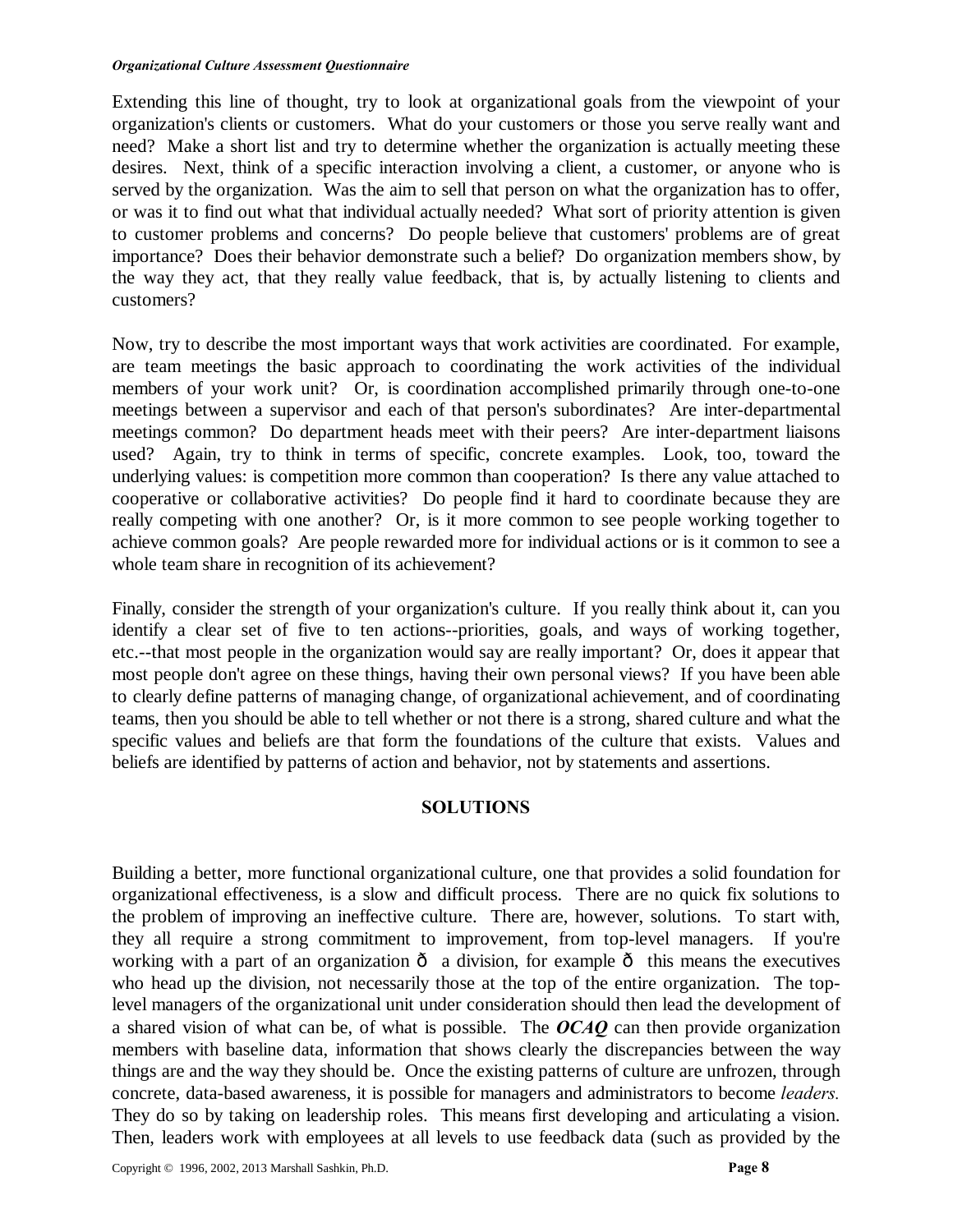*OCAQ*) to plan and implement actions that move the organization in the direction of that vision. A vision must include appropriate and functionally effective values and beliefs, the sort of values and beliefs that facilitate positive organizational functioning (and that are assessed by the *OCAQ)*.

It is best to start at the top, working with the top executive group to develop a shared organizational philosophy and the sort of policies and programs that can serve as vehicles for putting that philosophy into action. Improvement can, however, occur at the division, department, or even the work group level. The key is having someone in a formal leadership position that is willing to commit the time and energy to take a real leadership role. Dr. Edgar Schein, a well-known organizational psychologist and one of the most highly regarded organization development practitioners in the United States, has said that it may well be that the only really important thing that leaders do is to create effective organizational cultures. It is our view that once a focused commitment has been made by an authority figure (at whatever level of the organization), it is possible to change cultures, to define and inculcate new and more productive beliefs and values, and to revitalize organizations.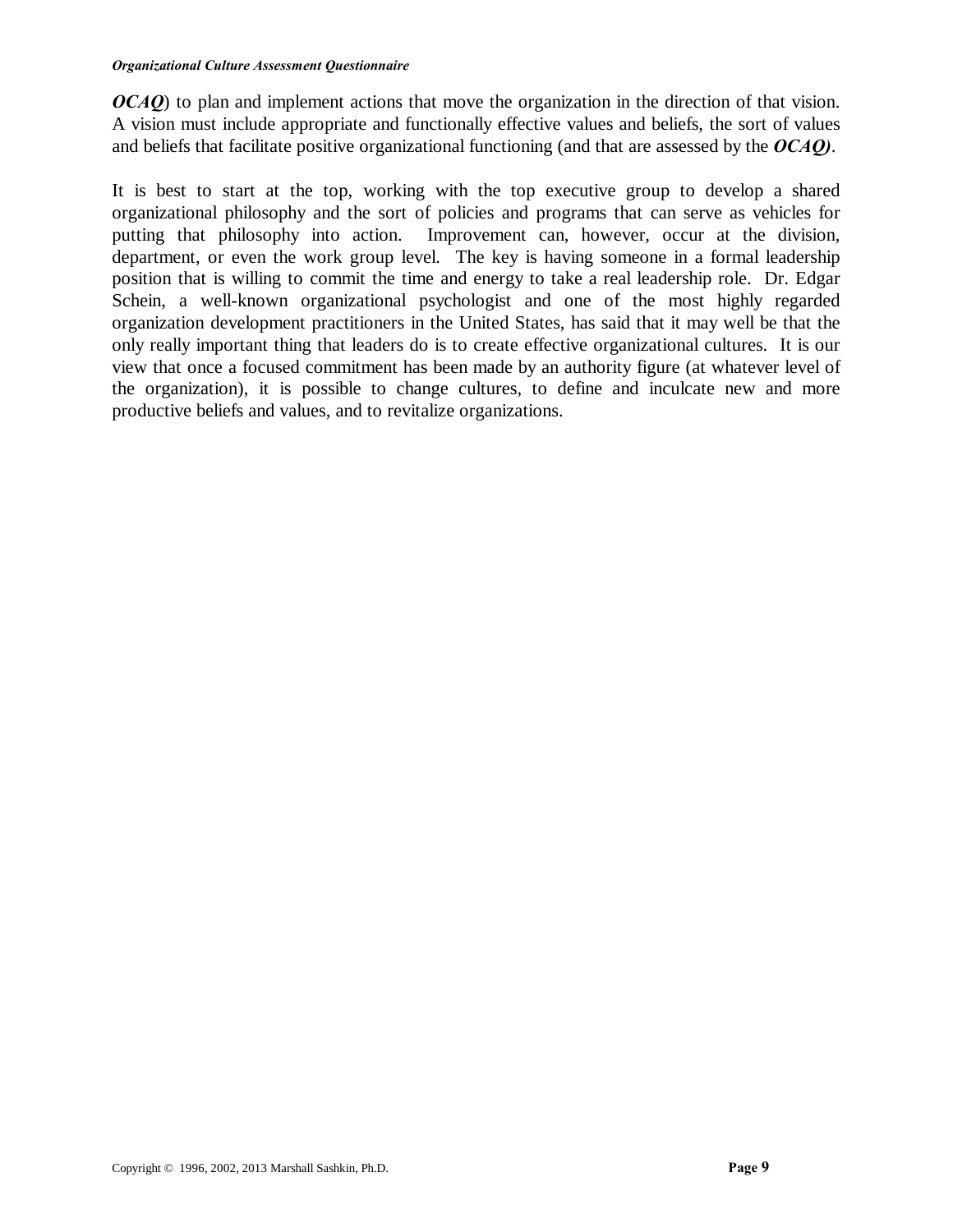## **APPENDIX I: ORGANIZATIONAL CULTURE ASSESSMENT QUESTIONNAIRE**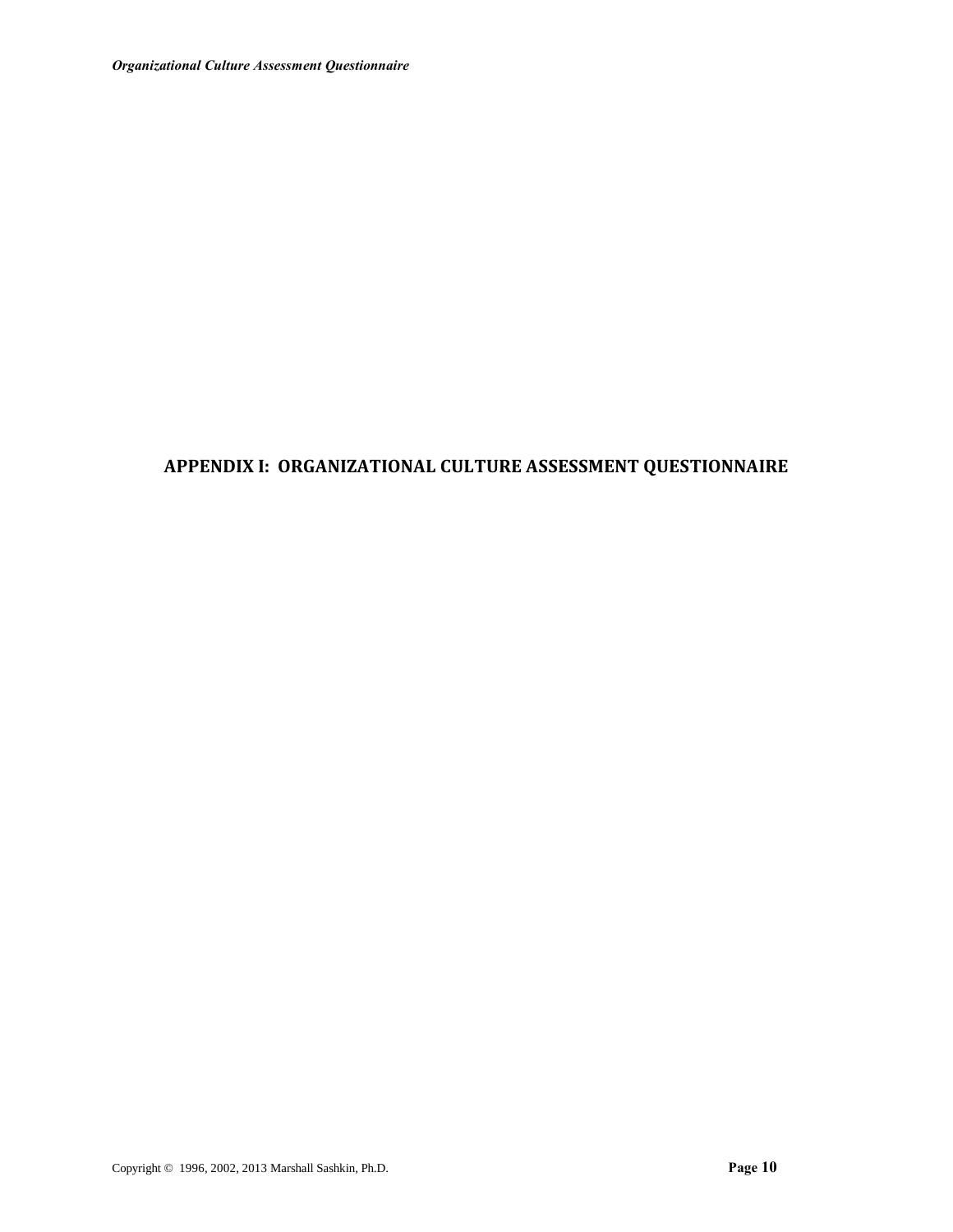### **ORGANIZATIONAL CULTURE ASSESSMENT QUESTIONNAIRE**

#### **In this organization...**

- 1. people are flexible and adaptable when changes are necessary.
- 2. individuals and teams have clearly defined goals that relate to the goals and mission of the business.
- 3. teams often lack the authority needed to get the job done effectively.
- 4. we give the highest priority and support to meeting the needs of clients and customers and to solving their problems.
- 5. people value and make use of one another's unique strengths and different abilities.
- 6. people feel that most change is the result of pressures imposed from higher up in the organization.
- 7. people and teams are often expected to reach goals which they believe are unattainable.
- 8. people believe in teamwork, the "what's in it for us" approach rather than "what's in it for me."
- 9. our policies and procedures help us to provide the service our customers want and need.
- 10. everyone knows and understands our business objectives and priorities.
- 11. people have a clear idea of why and how to proceed throughout the process of change.
- 12. individuals and teams are measured and rewarded according to how well goals are achieved.
- 13. people lack the interpersonal and technical skills they need to work effectively in teams.
- 14. people often see customer and client problems as someone else's responsibility.
- 15. people sometimes compromise company policies or principles to reach operational goals.